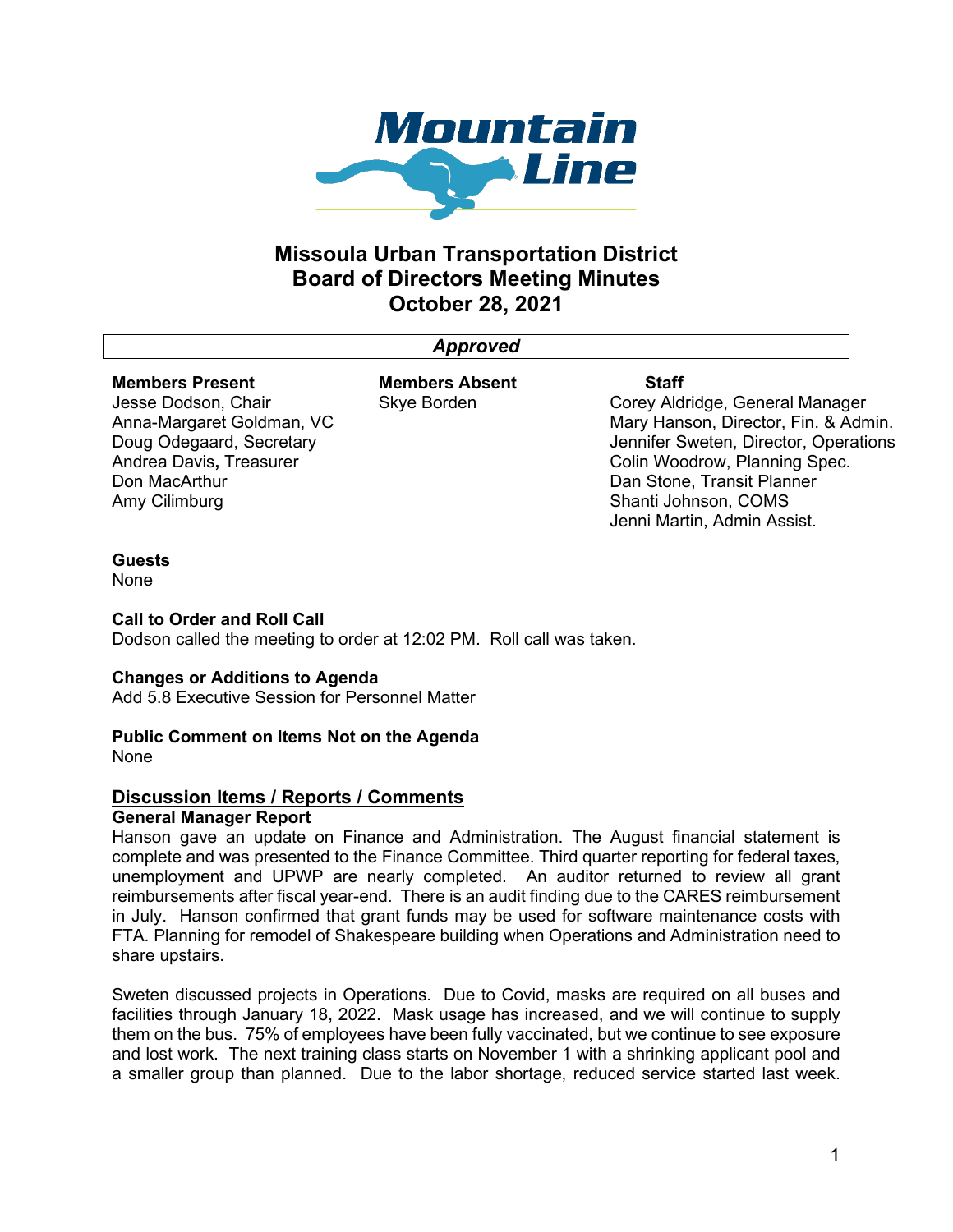Facilities remodel is proceeding with an electrical infrastructure project that required a planned power outage that went very well.

Woodrow gave an overview of ongoing projects. Electric bus delivery continues to be delayed but is anticipated by the end of the year. Electric charging equipment was delivered, and coordination with NW Energy for service enhancements is underway. The fourth amendment of the contract with IMEG is almost done. They requested shifting to a new contract for clarity and inclusion of necessary updates. Phases I and II should be wrapped up in August/September 2022. ITS deployment pre-engineering work continues in advance of installation to begin in November. The two new Gillig's are grounded due to router/connectivity. Shakespeare remodel continues on the MOAB bike storage, and TC operations office remodel with first-floor work to start the beginning of November. Two potential sites for purchase have been identified on the Northside and are being explored.

Johnson reported an uptick of applicants for the November operator training class. We have successfully staffed our maintenance technician team and are almost fully staffed in our service department. Community engagement, outreach, and education included the Climate Smart Missoula Expo, Safe Kids Drive-Thru Fair, Western MT Career Fair, Fall Family Fest, and a presentation to Sentinel Kiwanis Club. Mountain Line is preparing to celebrate 45 years of service in conjunction with the APTA Outstanding System Achievement Award.

Aldridge reviewed the plan for the 1<sup>st</sup> floor remodel, hoping to start on November 14. The acquired training space at DJ&A is ready for use starting next week. Next week, many staff members are headed to Orlando, FL, to receive the APTA award and see our newest Gillig that will be at the Expo before it is delivered in Missoula.

## **Action Items**

#### **Minutes of September 23, 2021**

Cilimburg made a motion to approve the minutes of September 23, 2021, seconded by Odegaard. The motion carried unanimously.

#### **August 2021 Financials**

Davis discussed the August financial statements. Most items are under budget due to expenses being split equally monthly. Additional staff and purchases later in the year will align with the budget the further we move into the year.

Davis made a motion to accept the August financial statements as presented, seconded by MacArthur. The motion carried unanimously.

#### **Camera System Replacement**

Sweten discussed the need to replace and upgrade the facility camera systems. The price includes design, installation, and local support with our existing security system provider.

Cilimburg made a motion to approve the purchase of a Camera System Replacement from PhotoScan Northwest of Missoula for \$52,775.00 plus a 5% contingency to replace and upgrade the camera systems at both facilities, seconded by Odegaard. The motion carried unanimously.

## **Purchase and install of RFID controlled exterior door locks**

Sweten discussed the need to purchase and install RFID-controlled exterior door locks at MOAB. Facilities are currently secured using a lock and key. Access to the building is unrestricted,